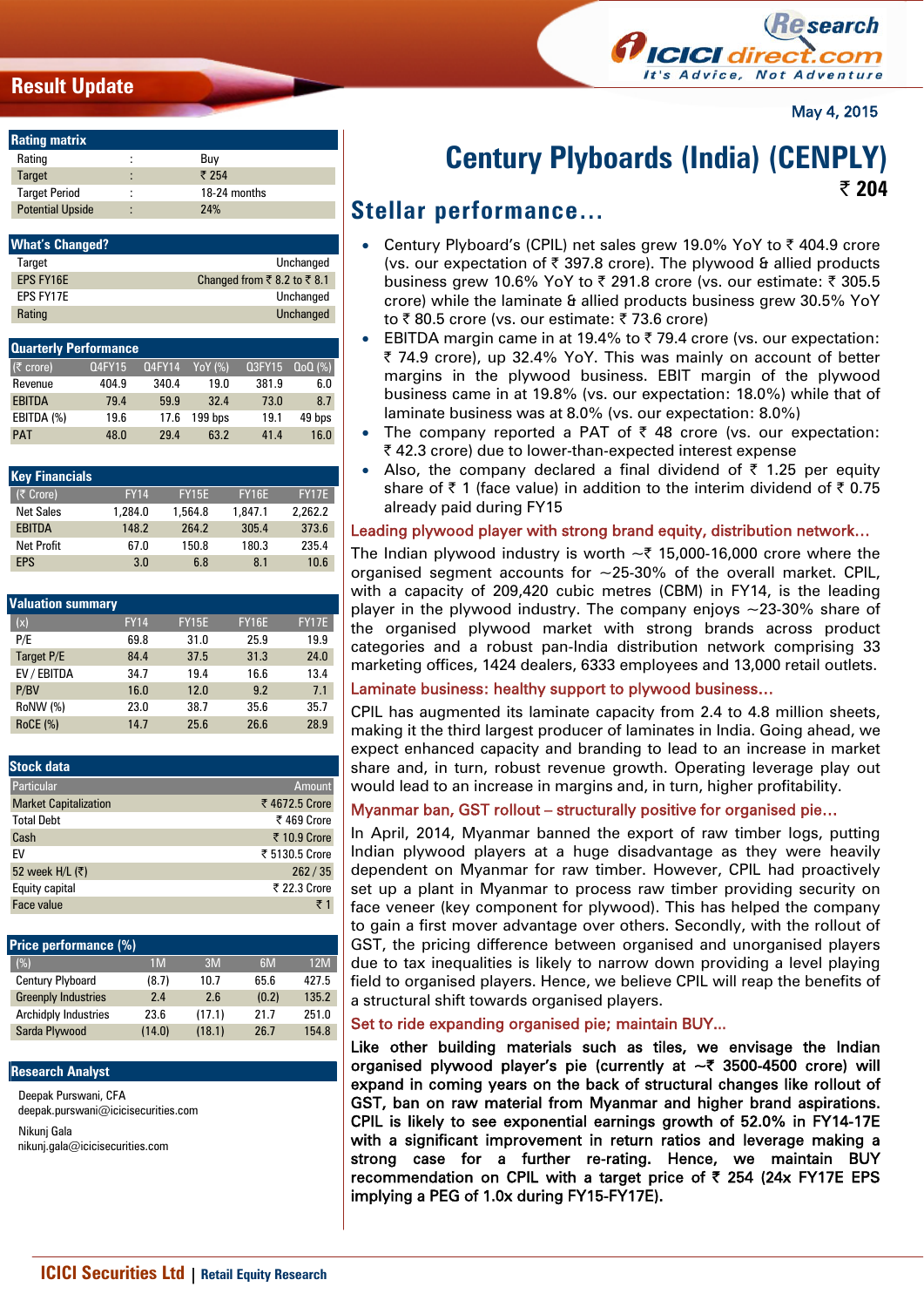

## **Variance analysis**

| Particular                        |        | Q4FY15 Q4FY15E | Q4FY14  | YoY (Chg %) | Q3FY15  | $Q_0Q$ (Chg $\%$ ) | <b>Comments</b>                                                                                                                                                                                                                           |
|-----------------------------------|--------|----------------|---------|-------------|---------|--------------------|-------------------------------------------------------------------------------------------------------------------------------------------------------------------------------------------------------------------------------------------|
| <b>Net Sales</b>                  | 404.9  | 397.8          | 340.4   | 19.0        | 381.9   | 6.0                | Net sales growth of 19.0% YoY to ₹404.9 crore was led by<br>growth of 10.6% YoY to $\overline{\xi}$ 291.8 crore in plywood & allied<br>products business and growth of 30.5% YoY to ₹80.5 crore in<br>laminate & allied products business |
| Other Income                      | 0.9    | 1.5            | 0.7     | 21.1        | 0.9     | $-7.5$             |                                                                                                                                                                                                                                           |
|                                   |        |                |         |             |         |                    |                                                                                                                                                                                                                                           |
| <b>Material Consumed</b>          | 151.7  | 167.6          | 144.5   | 5.0         | 168.8   | $-10.1$            |                                                                                                                                                                                                                                           |
| <b>Purchase of Stock in Trade</b> | 59.7   | 52.5           | 38.3    | 55.8        | 42.0    | 42.2               |                                                                                                                                                                                                                                           |
| Changes in Inventories of WIP     | $-1.1$ | 0.0            | 22.7    | $-105.0$    | $-16.2$ | $-93.0$            |                                                                                                                                                                                                                                           |
| Loss/(Gain) on Forex Fluctuation  | $-8.3$ | 0.0            | $-23.1$ | $-64.1$     | $-2.0$  | 321.3              |                                                                                                                                                                                                                                           |
| <b>Employee Benefit Expenses</b>  | 52.4   | 55.9           | 39.4    | 33.0        | 49.4    | 6.0                |                                                                                                                                                                                                                                           |
| <b>Other Expenses</b>             | 75.4   | 49.4           | 61.2    | 23.3        | 70.7    | 6.6                |                                                                                                                                                                                                                                           |
|                                   |        |                |         |             |         |                    |                                                                                                                                                                                                                                           |
| <b>EBITDA</b>                     | 79.4   | 74.9           | 59.9    | 32.4        | 73.0    | 8.7                |                                                                                                                                                                                                                                           |
| EBITDA Margin (%)                 | 19.6   | 18.8           | 17.6    | 199 bps     | 19.1    | 49 bps             | Higher-than-expected EBITDA margin was mainly on account of<br>better margin in the plywood business. The EBIT margin of the<br>plywood business came in at 19.8% while that of laminate<br>business came in at 8.0%                      |
| <b>Depreciation</b>               | 11.9   | 11.6           | 8.9     | 33.7        | 11.6    | 2.2                |                                                                                                                                                                                                                                           |
| Interest                          | 9.0    | 14.5           | 20.6    | $-56.2$     | 14.5    | $-37.7$            |                                                                                                                                                                                                                                           |
| <b>PBT</b>                        | 59.4   | 50.4           | 31.2    | 90.2        | 47.8    | 4,432.1            |                                                                                                                                                                                                                                           |
| <b>Taxes</b>                      | 11.4   | 8.1            | 1.8     | 534.1       | 6.4     | 76.2               |                                                                                                                                                                                                                                           |
| <b>PAT</b>                        | 48.0   | 42.3           | 29.4    | 63.2        | 41.4    | 16.0               |                                                                                                                                                                                                                                           |
|                                   |        |                |         |             |         |                    |                                                                                                                                                                                                                                           |

Source: Company, ICICIdirect.com Research

| <b>Change in estimates</b> |         |              |              |            |         |              |                                                                                                              |
|----------------------------|---------|--------------|--------------|------------|---------|--------------|--------------------------------------------------------------------------------------------------------------|
| <b>Particulars</b>         |         | <b>FY16E</b> |              |            | FY17E   |              | <b>Comments</b>                                                                                              |
|                            | Old     |              | New % Change | <b>Old</b> |         | New % Change |                                                                                                              |
| Revenue                    | 1,865.7 | 1,847.1      | $-1.0$       | 2,299.9    | 2,262.2 | $-1.6$       |                                                                                                              |
| EBITDA                     | 297.6   | 305.4        | 2.6          | 363.6      | 373.6   | 2.8          |                                                                                                              |
| <b>EBITDA Margin %</b>     | 16.0    | 16.5         | 58 bps       | 15.8       | 16.5    | 71 bps       |                                                                                                              |
| <b>PAT</b>                 | 182.4   | 180.3        | $-1.1$       | 235.1      | 235.4   | 0.1          | The downward revision in earnings is on account of sales moderation in plywood<br>division & higher tax rate |
| <b>EPS</b>                 | 8.2     | 8.1          | $-1.2$       | 10.6       | 10.6    | 0.2          |                                                                                                              |

Source: Company, ICICIdirect.com Research

## **Assumptions**

|                                  |             |         | Current      |         | Earlier |         | <b>Comments</b>                                                                                                                            |
|----------------------------------|-------------|---------|--------------|---------|---------|---------|--------------------------------------------------------------------------------------------------------------------------------------------|
| <b>Volume Assumptions</b>        | <b>FY14</b> | FY15E   | <b>FY16E</b> | FY17E   | FY16E   | FY17E   |                                                                                                                                            |
| Plywood (In CBM)                 | 176.211     | 197,356 | 221.039      | 265,247 | 239,118 | 286,942 | Given the hike in the plywood division, there has been a moderation in<br>plywood division volume                                          |
| Veneer (In CBM)                  | 45,142      | 46,496  | 51.146       | 58,818  | 65,004  | 74,755  |                                                                                                                                            |
| Laminate Sheets (In Mn)          | 2.9         | 3.6     | 4.5          | 5.0     | 4.0     | 4.6     | The company is doing very well in the laminates division and expects<br>FY16 laminates volume to be in the range of 4.5-4.9 million sheets |
| Pre-laminated Boards (In Mn SQM) | 1.2         | 1.2     | 1.3          | 1.5     | 1.7     | 1.9     |                                                                                                                                            |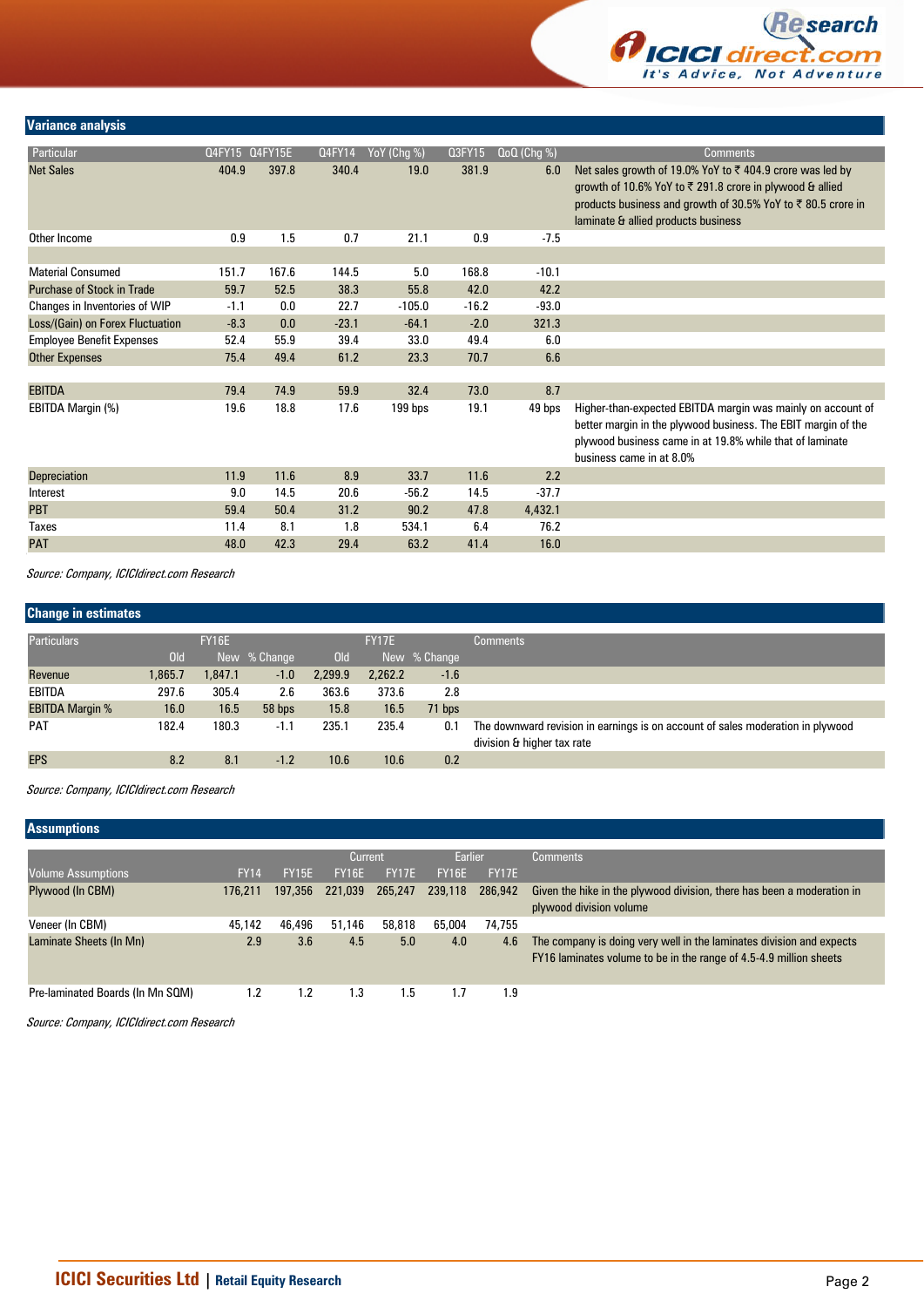

# **Company Analysis**

#### **Largest producer of plywood in India…**

The company, with seven manufacturing plants and an aggregating capacity of 209,420 CBM, is the largest producer of plywood in India. At CPIL, one of the principal initiatives that was taken was prudent addition to capacity of respective businesses. This decision to increase production capacity in the midst of an economic slowdown was CPIL's conviction in long-term prospects, relatively better equipment value during such periods and quicker delivery. Consequently, the company has recently commissioned two plants i.e. one in Kandla and another in Myanmar.

CPIL reported 10.6% YoY growth in the plywood & allied products division to  $\bar{\tau}$  291.8 crore in Q4FY15. The EBIT margin came in at 19.8% to | 57.6 crore in Q4FY15. Consequently, in FY15, the plywood & allied products division grew strongly by 18.9% YoY to  $\bar{\tau}$  1147.1 crore with EBIT margin of 16.3%.



Source: Company, ICICIdirect.com Research

We believe the recent capacity expansion along with high operating leverage will result in strong growth, going ahead



Going ahead, we expect plywood sales volume to be at 265,247CBM in FY17E with average realisation of  $\bar{\tau}$  53,000 per CBM. This is expected to lead to revenue CAGR of 16.9% during FY14-17E to  $\bar{\tau}$  1404.1 crore.



Source: Company, ICICIdirect.com Research

(CBM)



Source: Company, ICICIdirect.com Research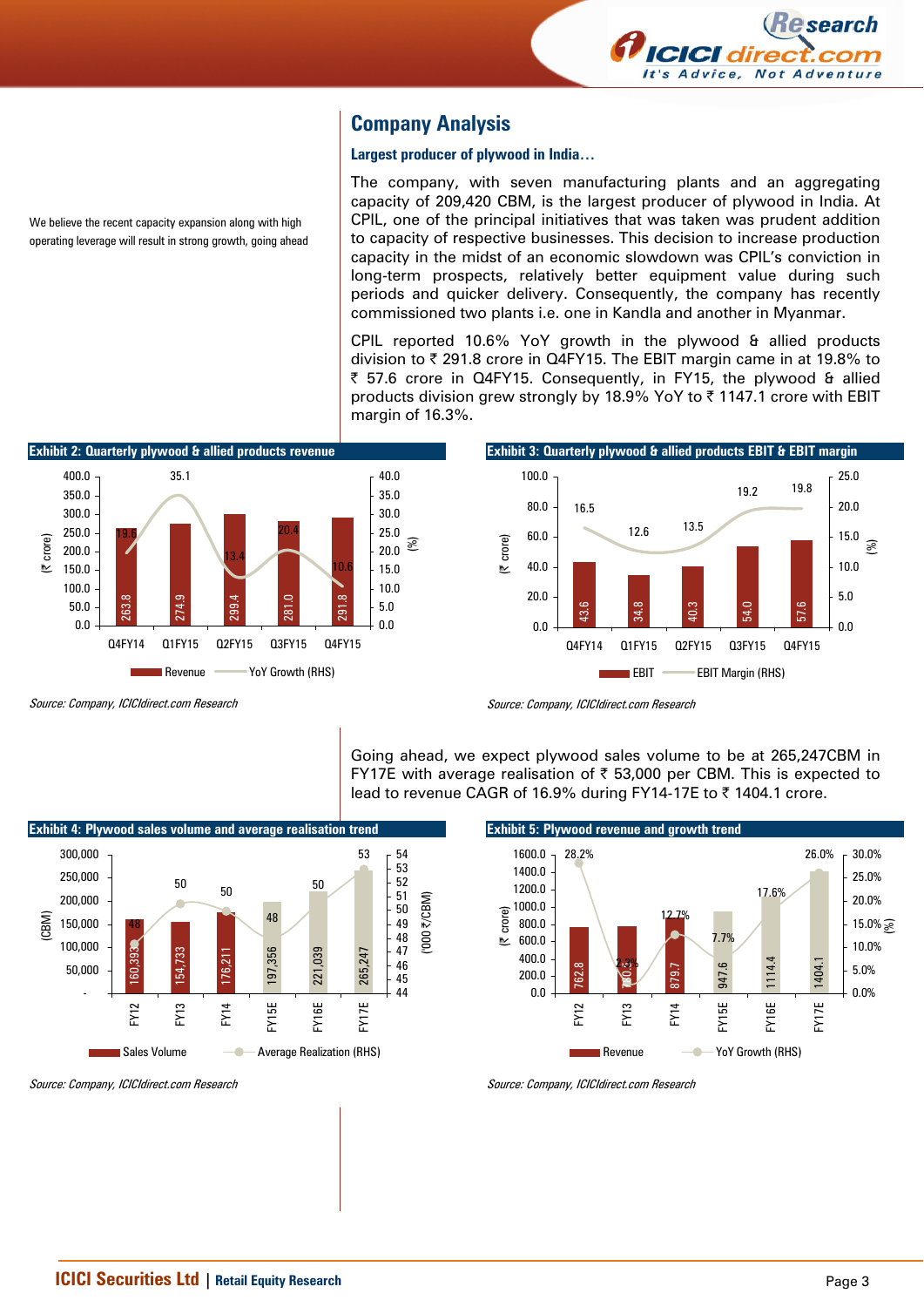

#### **Laminate business: well poised in terms of capacity…**

At a very early stage, CPIL recognised the need to cater to customers with a growing supply of varied interior products. Hence, the company extended from a manufacturer of plywood to laminates, decorative veneers etc. facilitating cross sale, superior leverage of existing brand and a better use of a robust dealer network. Recently, CPIL augmented its laminate capacity from 2.4 to 4.8 million sheets, making it the third largest producer of laminates in India. The company is continuously making efforts to widen its product offering in the laminate segment, which can be seen from an increase in stock keeping units (SKU) to 700 in FY14 and expects to add 100 every year. Consequently, a wide product choice has made it possible to address varied consumer preference across different states and locations through regional distribution centres.

After creating a strong brand recall in plywood and leveraging it, going ahead, CPIL would now be focusing on the laminate segment through aggressive brand spending. Going ahead, we expect enhanced capacity and branding to lead to an increase in market share and, in turn, robust revenue growth. Operating leverage may lead to an increase in margins and, in turn, higher profitability.

In Q4FY15, CPIL reported strong growth of 30.5% YoY to  $\bar{\tau}$  80.5 crore in the laminate & allied products business. The EBIT margin came in at 8.0% in Q4FY15. In FY15, the laminate & allied products business has grown 24.0% YoY to  $\bar{\tau}$  293.5 crore with EBIT margin of 7.8%. Going ahead, we expect 25% revenue CAGR to  $\bar{\tau}$  395.1 crore during FY14-17E in the laminate business and EBIT margin to inch up to 12% in FY17E.

 $5.4$   $5.9$ 

**Exhibit 7: Quarterly laminate & allied products EBIT & EBIT margin** 

9.8

7.1

8.0

0.0 2.0 4.0 6.0 8.0 10.0 12.0

(%)

3.3 3.7 7.7 5.1 6.5

Q4FY14 Q1FY15 Q2FY15 Q3FY15 Q4FY15

**EBIT CEBIT Margin (RHS)** 



Source: Company, ICICIdirect.com Research



Source: Company, ICICIdirect.com Research

Source: Company, ICICIdirect.com Research

0.0 2.0 4.0 6.0 8.0 10.0

(| crore)

**Exhibit 9: Laminate revenue and growth trend** 153.3<br>180.0<br>202.1<br>256.2 339.0 395.1 31.0% 17.4% 12.3% 26.8% 32.3% 16.6%  $0.0$ 50.0 100.0  $\stackrel{\text{\tiny{f\!L}}}{=}$  150.0 200.0  $250.0$ 300.0 350.0 400.0 450.0 FY12 FY13 FY14 FY15E FY16E FY17E (| crore) 0.0% 5.0% 10.0% 15.0%  $20.0\%$   $\frac{1}{\mathcal{S}}$ 25.0% 30.0% 35.0% Revenue **- Yoy Growth (RHS)**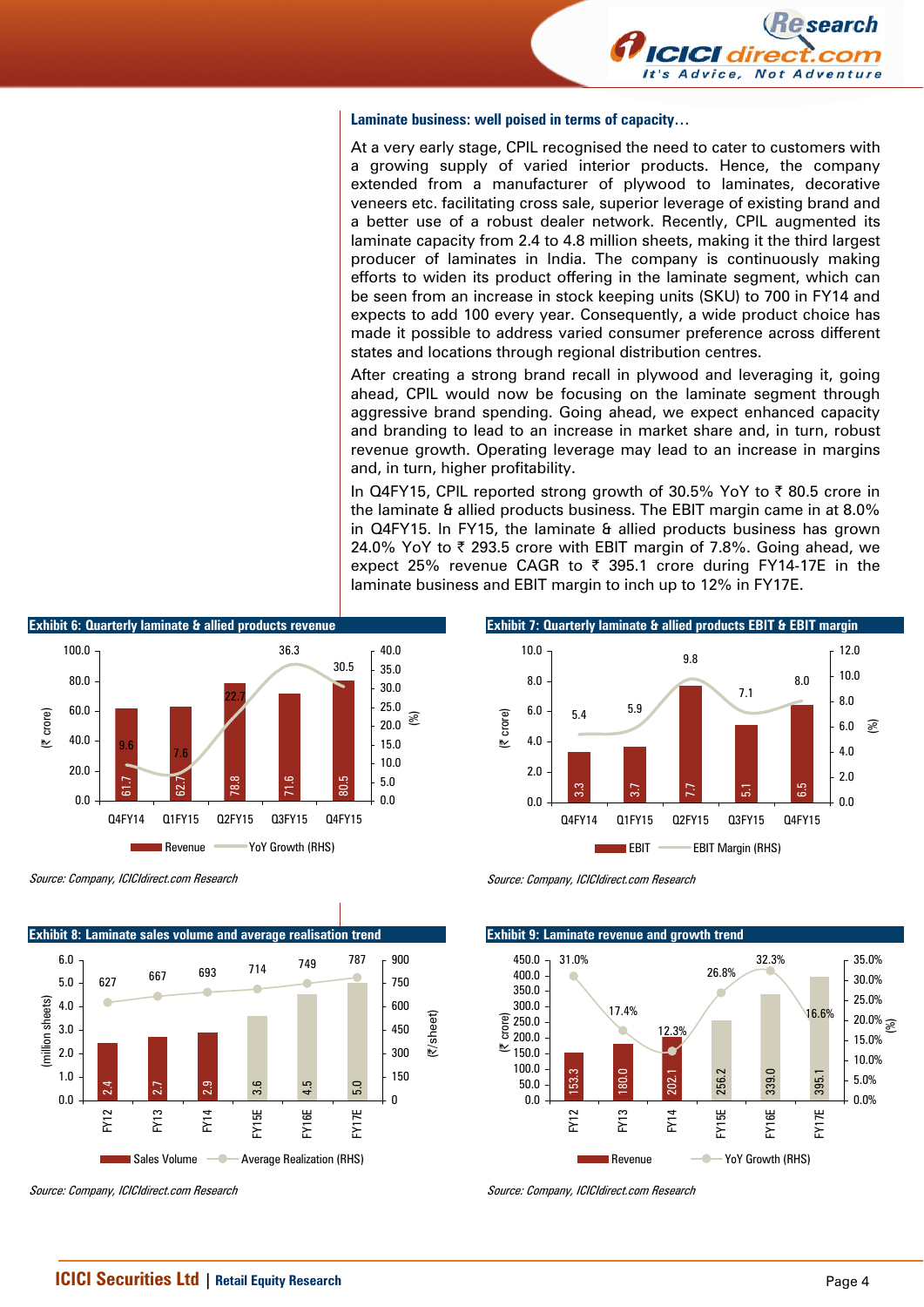

We expect revenues to witness robust growth of 17.6% CAGR to  $₹$  2262.2 crore during FY14-17E

#### **Revenues to grow at 17.6% CAGR during FY14-17E…**

On the basis of our demand drivers, we expect the plywood and panel industry to grow at a decent rate. With the structural shift in the industry, we believe CPIL would be a key beneficiary, going ahead. CPIL's strong brand equity, raw material security and robust distribution network would give a significant boost to its revenues in the coming years. The company has been able to counter a progressive commoditisation of plywood with increased realisation from its well established brands. Hence, CPIL's products command 15-30% premium over other products. Consequently, we estimate CPIL's revenue will grow at 17.6% CAGR to ₹ 2262.2 crore during FY14-17E.



Source: Company, ICICIdirect.com Research

We expect an EBIT margin expansion by 490 bps to 14.6% in FY17E. Consequently, EBIT is expected to grow at 38.6% CAGR to ₹ 331.1 crore during FY14-17E



Source: Company, ICICIdirect.com Research

#### **EBIT margin expected to expand on back of operating leverage…**

CPIL's prudent strategy to augment capacity in both plywood and laminates in challenging times for the business would benefit in times of a rebound. The plywood division and laminate division were operating at  $\sim$ 72% and 65% of their respective capacities. Hence, going ahead, we expect operating leverage to play out well for CPIL. Consequently, EBIT is expected to grow at 38.6% CAGR to ₹ 331.1 crore during FY14-17E. We expect the EBIT margin to expand to 14.6% in FY17E from 9.7% in FY14.



Source: Company, ICICIdirect.com Research

**Exhibit 13: EBIT margin trend**  116.2 93.4 124.4 223.1 263.7 331.1 0.0 50.0 100.0 150.0 200.0 250.0 300.0 350.0 FY12 FY13 FY14 FY15E FY16E FY17E (| crore) 0.0 2.0 4.0 6.0 8.0 10.0 12.0 14.0  $-16.0$ (%) EBIT **- EBIT Margin (RHS)** 

Source: Company, ICICIdirect.com Research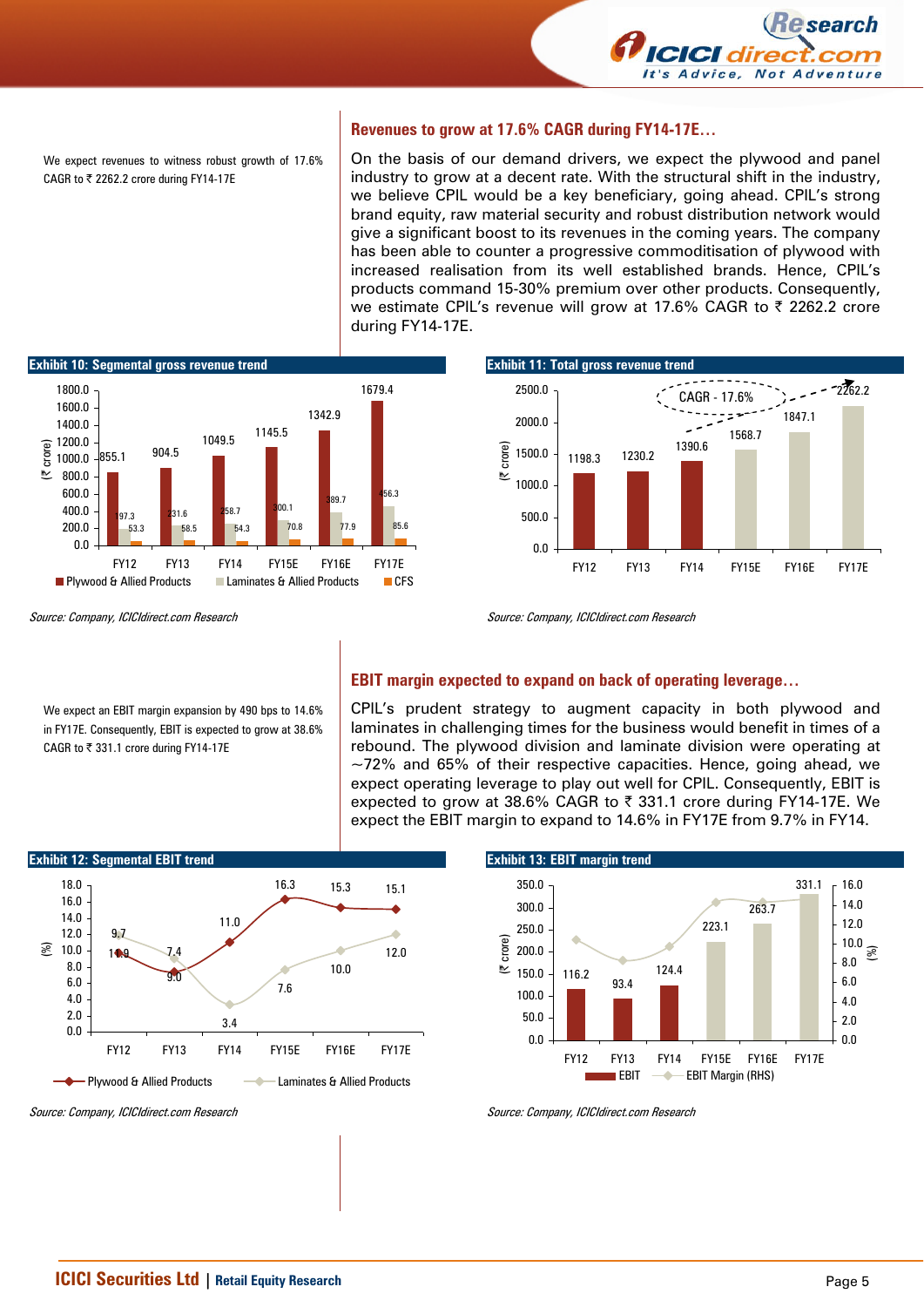

We envisage healthy bottomline growth at 52.0% CAGR during FY14-17E to  $\overline{\zeta}$  235.4 crore aided mainly by the strong topline performance and margin expansion

## **PAT to grow at 52.0% CAGR in FY14-17E…**

CPIL imports substantially for its raw material requirements. The company reviews foreign currency risk periodically and takes hedging initiatives accordingly. In FY14, due to forex volatility, CPIL had to book losses worth  $\sim$  744 crore on its unhedged open positions of buyer's credit, which impacted its bottomline substantially. With a strong brand recall, robust distribution network, structural change in raw material procurement method and expansion in margin on account of operating leverage, we expect earnings to grow at a faster pace, going ahead. Hence, we anticipate bottomline will grow at 52.0% CAGR to  $\bar{\tau}$  235.4 crore on the back of strong revenue growth and margin expansion.

**Exhibit 14: PAT growth trend** 



Source: Company, ICICIdirect.com Research

#### **Consistent dividend payer….**

In the last six years, CPIL's average dividend payout ratio was 34.0%. Going ahead, we expect it to remain at more or less the same levels. Hence, we have considered a dividend payout ratio of 35% till FY17E.



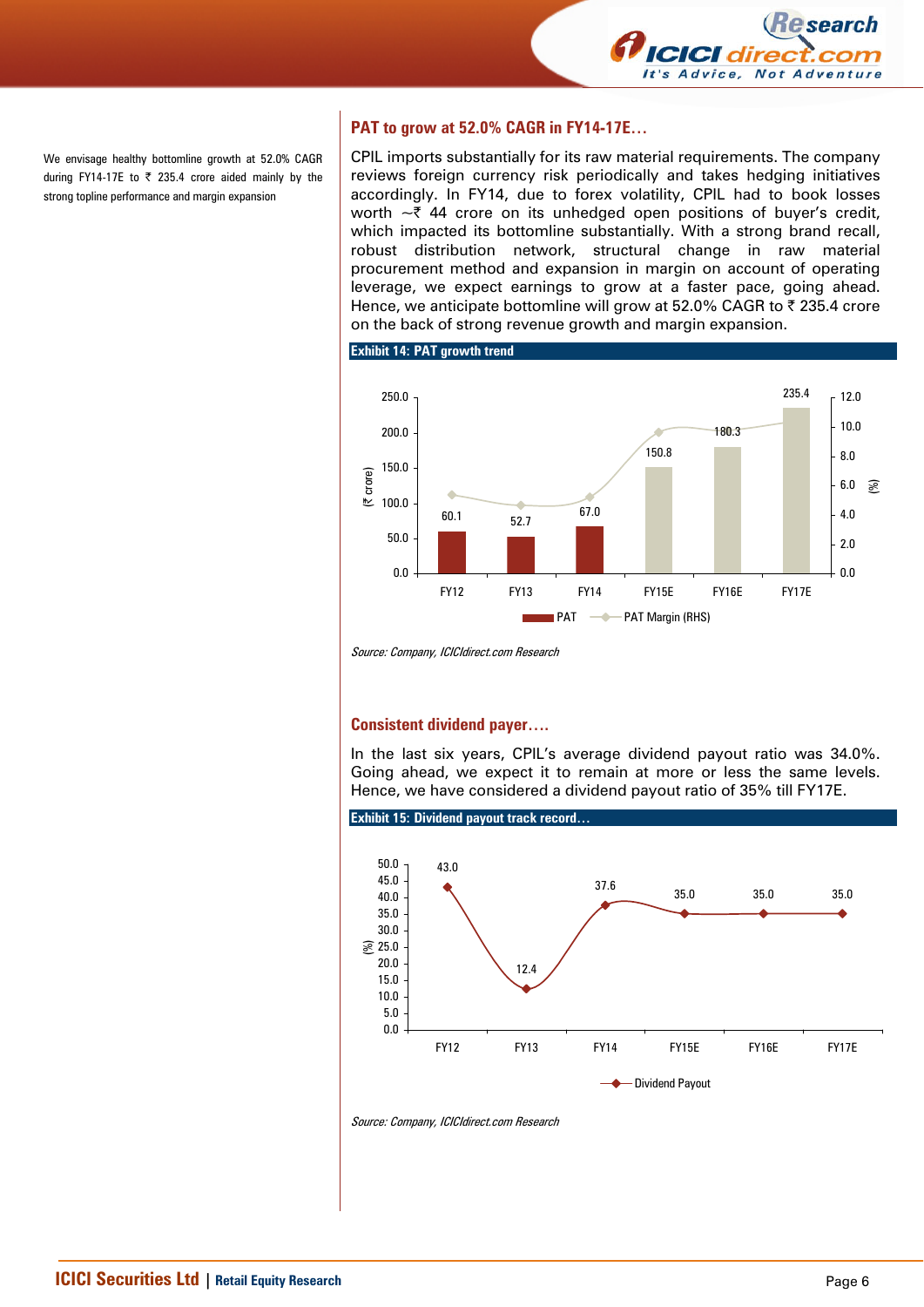

#### **Healthy return ratios…**

We anticipate an increase of 1300 bps in RoE from FY14 level mainly driven by an increase in PAT margins

The average RoE and RoCE of CPIL during FY10-14 have remained at the level of 25.1% and 14.7%, respectively. With the strong revenue performance, expansion in margin and consequent increase in PAT, we expect CPIL's return ratio profile to increase significantly, going ahead. Our DuPont analysis concludes that an increase in RoE to 35.7% in FY17E would largely be driven by an increase in PAT margin.

**Exhibit 16: RoE and RoCE trend** 



Source: Company, ICICIdirect.com Research



**Exhibit 17: DuPont Analysis** 

Source: Company, ICICIdirect.com Research Bubble value represents RoE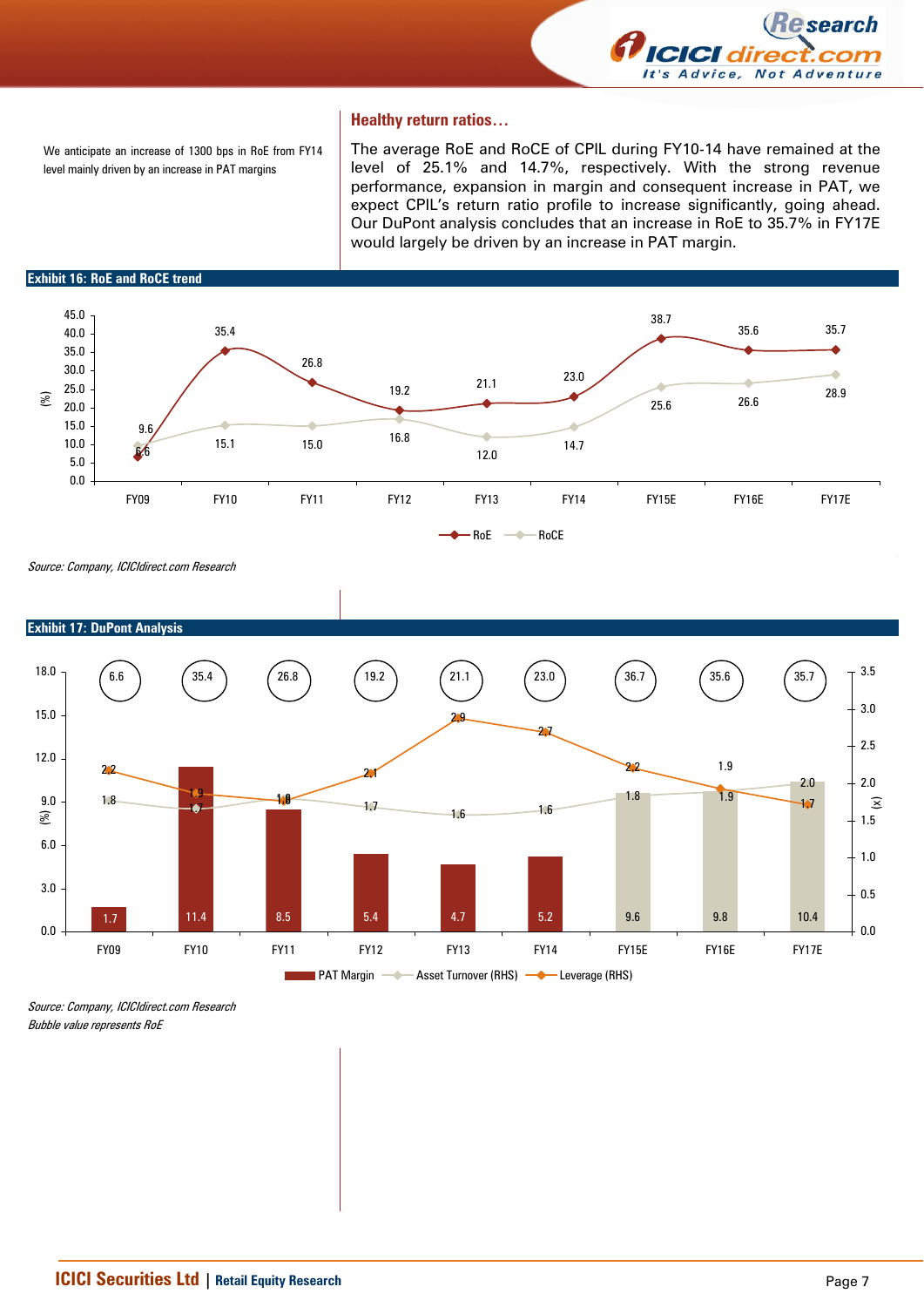

We maintain our **BUY** recommendation on CPIL with a target price of  $\overline{\zeta}$  254/share. Our target price implies 24x FY17 EPS and 0.5x PEG ratio. At the CMP, the stock is trading at 19.3x FY17E P/E and 6.9x FY17E P/BV

# **Valuation**

#### Why re-rating???...structural play akin to Kajaria Ceramics…

At the CMP, CPIL is trading at 25.2x FY16 EPS and 19.3x FY17 EPS. With its strong brand recall and distribution network, the company is likely to be a key beneficiary in the plywood segment, which is going through a structural shift towards an organised market due to rollout of GST, ban on timber export by Myanmar and brand aspiration. Beside this, CPIL's earnings are now less susceptible to forex volatility due to lower dependence on buyer credit facilities. Consequently, we expect earnings to grow at a healthy 52.0% CAGR during FY14-17E. We also envisage an improvement in return ratios with better utilisation of its capacity. Therefore, on account of the abovementioned factors, CPIL is well placed among its peers. Hence, this is expected to lead to a re-rating of the stock. Hence, we maintain a **BUY** recommendation on the stock with a target price of  $\bar{\tau}$  254. We have ascribed a target multiple of 24x FY17 EPS, which is at a PEG of  $\sim$  1x considering the earnings CAGR of 24.5% during FY15-FY17E.

We also derive comfort in re-rating CPIL's multiples in the range of 20-25x over the next few years by comparing it with other building material segments such as tiles where the organised market share increased to 55% currently from ~30% in FY10. During the same period, leading players in tiles such as Kajaria saw a re-rating of multiples from single digit multiples in FY10 to 20-25x in FY15E with a significant improvement in earnings, return ratio and reduction in leverage. We believe as the plywood industry is currently dominated by unorganised players  $(-70\%$ market share), it is also seeing a structural shift towards organised players given brand aspiration, rollout of GST and ban of timber export by Myanmar. With a strong brand equity and distribution network, CPIL is expected to be a key beneficiary of this transition phase and would see a significant improvement in financials and multiples, going ahead. Hence, we are bullish on CPIL.

|              | <b>Exhibit 18: Valuation Metrics</b> |        |            |        |      |           |             |             |
|--------------|--------------------------------------|--------|------------|--------|------|-----------|-------------|-------------|
|              |                                      |        |            |        |      |           |             |             |
|              | <b>Sales</b>                         | Growth | <b>EPS</b> | Growth | PE.  | EV/EBITDA | <b>RoNW</b> | <b>RoCE</b> |
|              | $(5 \text{ cr})$                     | (%)    | (₹)        | (%)    | (x)  | (x)       | (%)         | (%)         |
| <b>FY14</b>  | 1284.0                               | 13.5   | 3.0        | 27.1   | 67.8 | 33.8      | 23.0        | 14.7        |
| <b>FY15E</b> | 1564.8                               | 21.9   | 6.8        | 125.3  | 30.1 | 18.9      | 38.7        | 25.6        |
| <b>FY16E</b> | 1847.1                               | 18.0   | 8.1        | 19.6   | 25.2 | 16.2      | 35.6        | 26.6        |
| <b>FY17E</b> | 2262.2                               | 22.5   | 10.6       | 30.5   | 19.3 | 13.0      | 35.7        | 28.9        |
|              |                                      |        |            |        |      |           |             |             |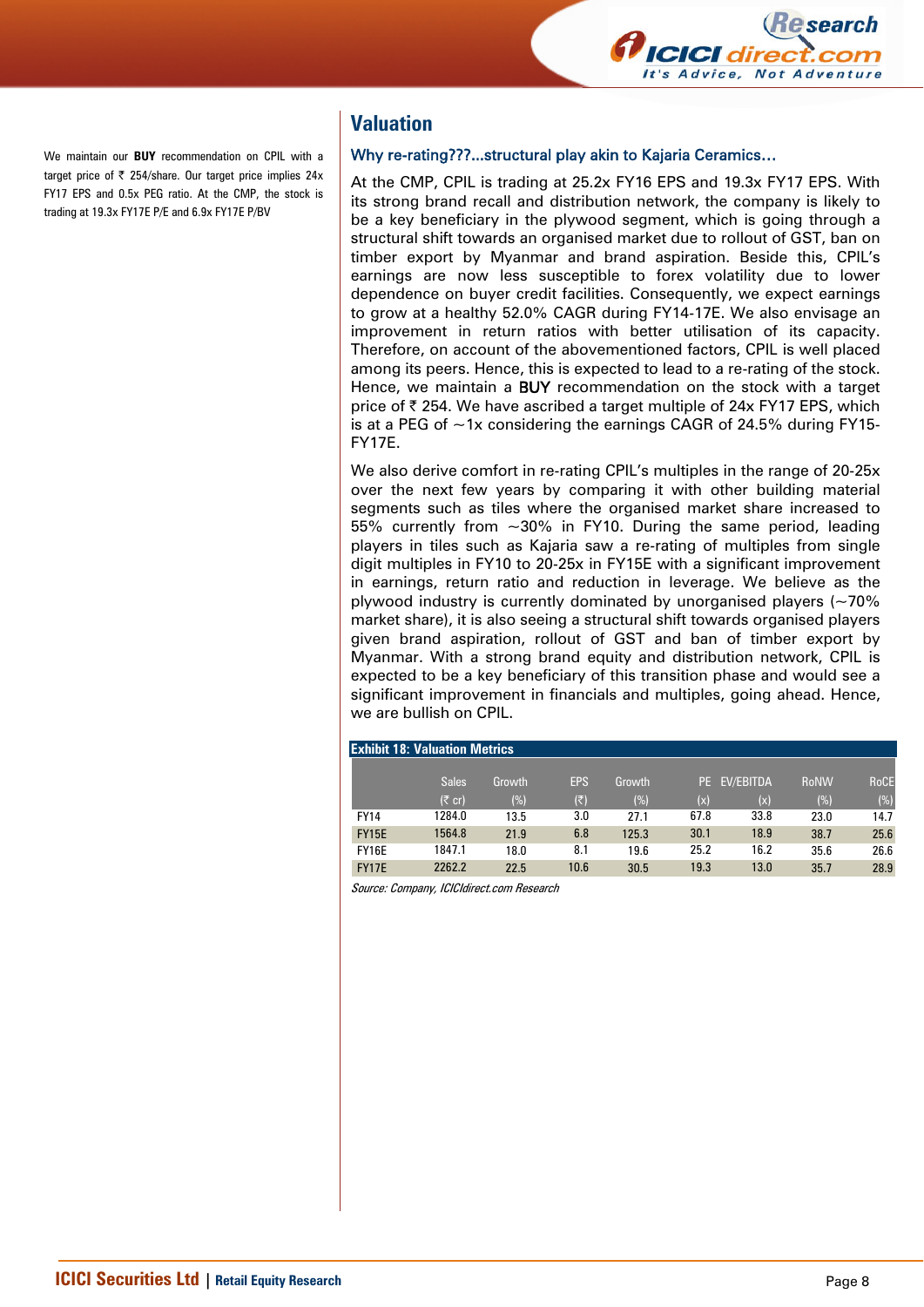

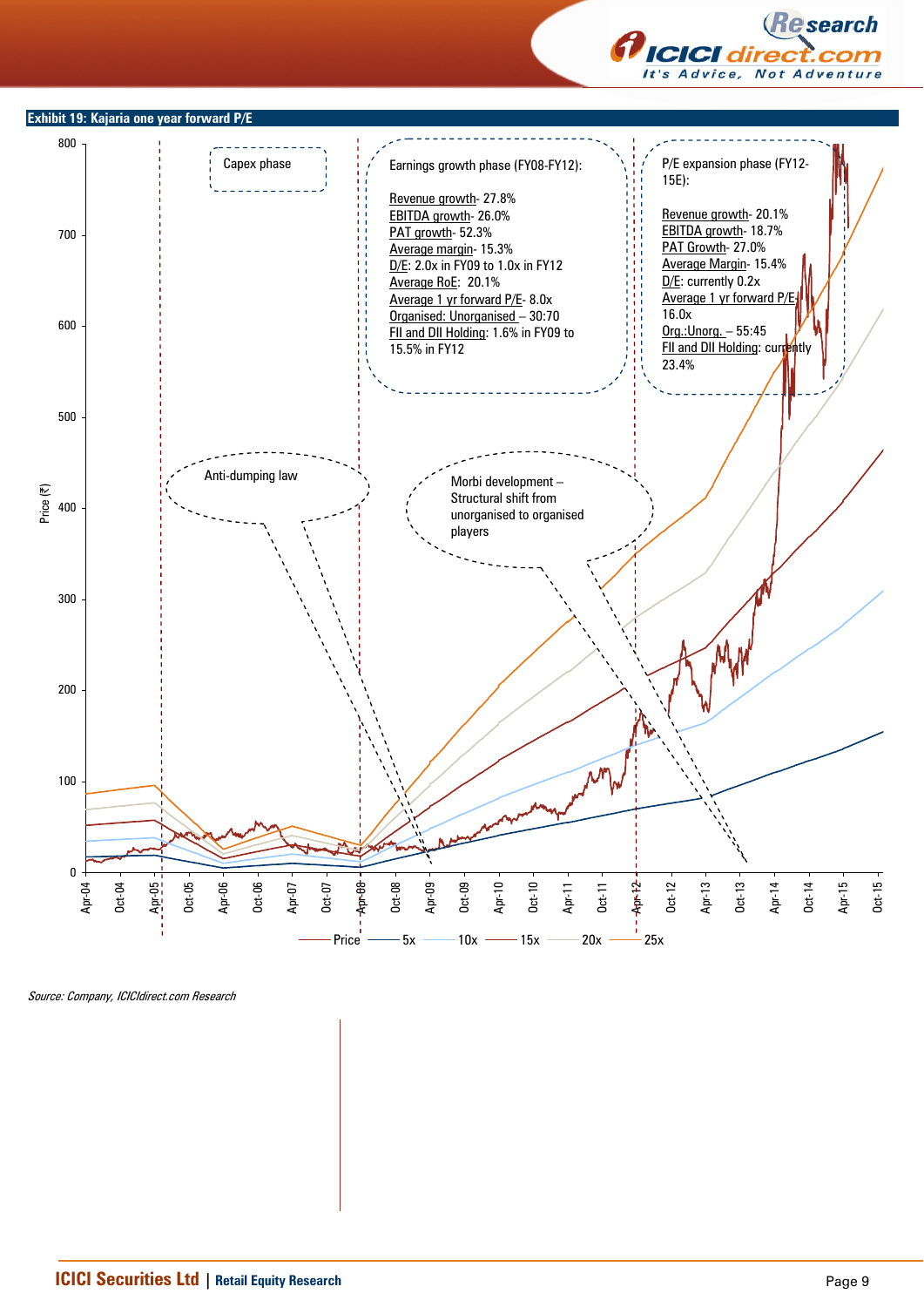



**Exhibit 20: Century one year forward**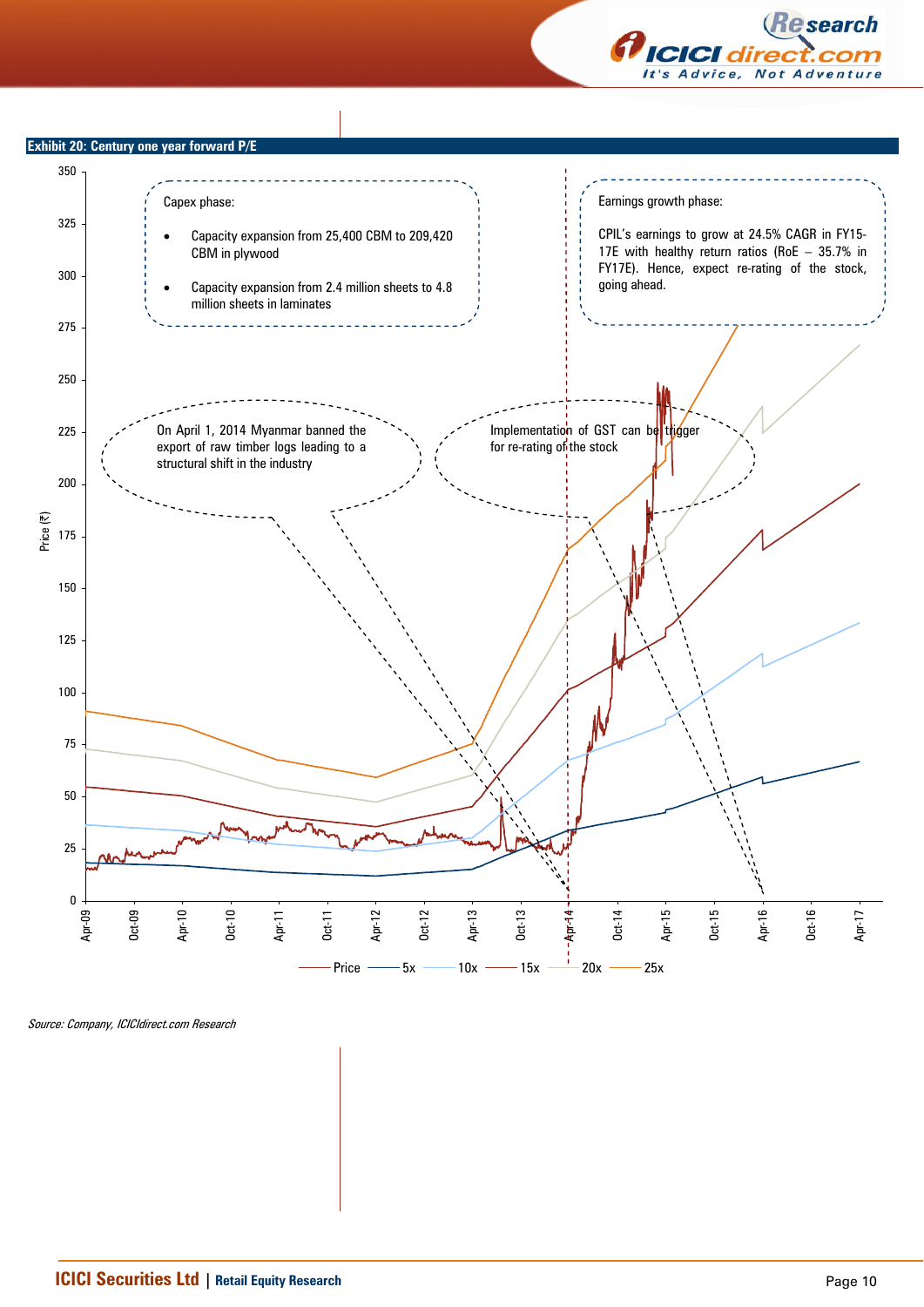

#### **Company snapshot**



#### Source: Bloomberg, Company, ICICIdirect.com Research

| <b>Key events</b> |                                            |
|-------------------|--------------------------------------------|
|                   |                                            |
| <b>Date</b>       | Event                                      |
| <b>FY97</b>       | IPO of ₹ 20 crore at fixed price of ₹ 20   |
| <b>FY04</b>       | Rights issue 40% at ₹ 30 premium           |
| <b>FY04</b>       | Bonus 1:2 ratio                            |
| <b>FY07</b>       | Acquires 51% stake in Auro Sundaram        |
| FY08              | Stock split 1:10                           |
| <b>FY08</b>       | Acquisition of Star Ferro & Cement Ltd     |
| FY09              | CFS business becomes operational           |
| <b>FY10</b>       | Acquires 51% stake in Aegis Business       |
| <b>FY13</b>       | Demerger of Star Ferro and Cement Ltd      |
| <b>FY13</b>       | Ventures into readymade furniture business |
| <b>FY14</b>       | Acquires 50% stake in Century Infotech     |
| <b>FY14</b>       | <b>Demerger of Aegis business</b>          |

Source: Company, ICICIdirect.com Research

|                 | <b>Top 10 Shareholders</b>       | <b>Shareholding Pattern</b>                      |      |      |        |               |       |       |       |                                    |       |
|-----------------|----------------------------------|--------------------------------------------------|------|------|--------|---------------|-------|-------|-------|------------------------------------|-------|
|                 | Rank Name                        | Latest Filing Date % 0/S Position (m) Change (m) |      |      |        | (in %)        |       |       |       | Mar-14 Jun-14 Sep-14 Dec-14 Mar-15 |       |
|                 | Bhajanka (Sajjan)                | 31-Mar-15                                        | 11.9 | 26.4 | 1.1    | Promoter      | 72.88 | 74.46 | 74.46 | 74.46                              | 73.34 |
| $\overline{2}$  | Agarwal (Sanjay Kumar)           | 31-Mar-15                                        | 11.4 | 25.3 | 0.7    | <b>FII</b>    | 1.23  | 2.89  | 5.87  | 6.02                               | 8.54  |
| 3               | Agarwal (Divya)                  | 31-Mar-15                                        | 7.5  | 16.8 | 0.0    | DII           | 0.00  | 0.50  | .98   | 2.83                               | 3.28  |
| $\overline{4}$  | Bhajanka (Santosh)               | 31-Mar-15                                        | 7.0  | 15.7 | 0.0    | <b>Others</b> | 25.89 | 22.15 | 17.69 | 16.69                              | 14.84 |
| 5               | Khemani (Vishnuprasad)           | 31-Mar-15                                        | 5.7  | 12.6 | $-0.5$ |               |       |       |       |                                    |       |
| $6\overline{6}$ | Sriram Vanijya Pvt. Ltd.         | 31-Mar-15                                        | 3.8  | 8.5  | 0.0    |               |       |       |       |                                    |       |
|                 | Brijdham Merchants Pvt. Ltd.     | 31-Mar-15                                        | 3.5  | 7.7  | 0.0    |               |       |       |       |                                    |       |
| 8               | Sumangal International Pvt. Ltd. | 31-Mar-15                                        | 3.5  | 7.7  | 0.0    |               |       |       |       |                                    |       |
| 9               | Sumangal Business Pvt. Ltd.      | 31-Mar-15                                        | 3.1  | 6.8  | 0.0    |               |       |       |       |                                    |       |
| 10              | Sriram Merchants Pvt. Ltd.       | 31-Mar-15                                        | 3.0  | 6.7  | 0.0    |               |       |       |       |                                    |       |

Source: Reuters, ICICIdirect.com Research

## **Recent Activity**

| <b>Buys</b>                                  |                    |                   | <b>Sells</b>                                         |           |               |
|----------------------------------------------|--------------------|-------------------|------------------------------------------------------|-----------|---------------|
| Investor name                                | Value              | <b>Shares</b>     | Investor name                                        | Value     | <b>Shares</b> |
| Norges Bank Investment Management (NBIM)     | 20.63 <sub>m</sub> | 5.50 <sub>m</sub> | Bhajanka (Prem Kumar)                                | $-15.01m$ | $-4.00m$      |
| Bhajanka (Sajjan)                            | 4.03m              | .08 <sub>m</sub>  | GMO LLC                                              | $-8.27m$  | $-2.20m$      |
| Agarwal (Sanjay Kumar)                       | 2.72m              | 0.73 <sub>m</sub> | Agarwal (Subham)                                     | $-2.47m$  | $-0.98m$      |
| Sundaram Asset Management Company Limited    | 2.09 <sub>m</sub>  | 0.56 <sub>m</sub> | Khemani (Vishnuprasad)                               | $-1.88m$  | $-0.50m$      |
| <b>L&amp;T Investment Management Limited</b> | 1.56m              | 0.42 <sub>m</sub> | <b>IDFC Asset Management Company Private Limited</b> | $-0.41m$  | $-0.15m$      |
|                                              |                    |                   |                                                      |           |               |

Source: Reuters, ICICIdirect.com Research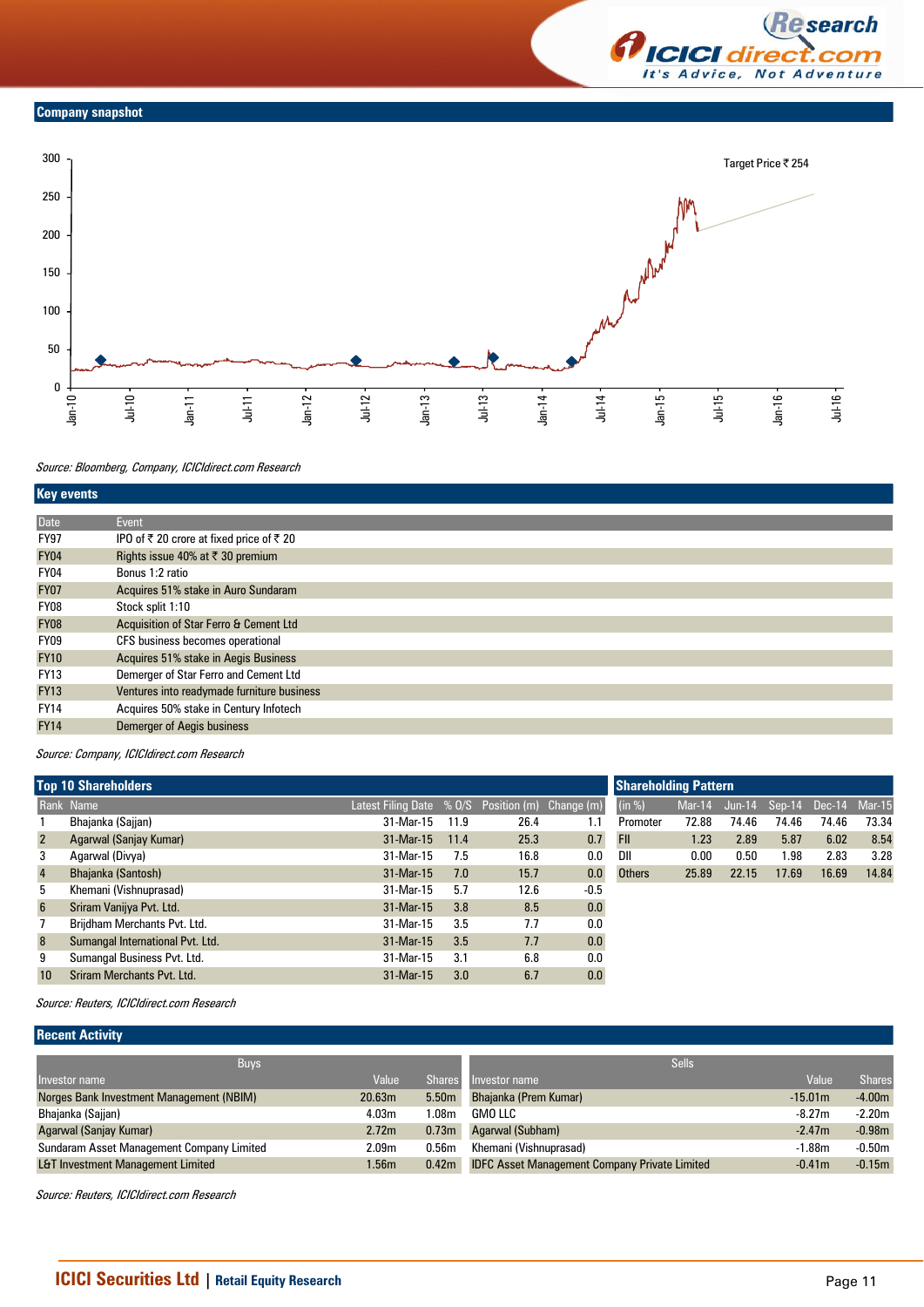

# **Financial summary**

| <b>Profit and loss statement</b>   |             |              | (₹ Crore)    |                              |
|------------------------------------|-------------|--------------|--------------|------------------------------|
|                                    |             |              |              |                              |
| $(\bar{z}$ Crore)                  | <b>FY14</b> | <b>FY15E</b> | <b>FY16E</b> | <b>FY17E</b>                 |
| <b>Net Sales</b>                   | 1,284.0     | 1,564.8      | 1,847.1      | 2,262.2                      |
| Other Income                       | 9.5         | 3.7          | 4.0          | 4.4                          |
| <b>Total Revenue</b>               | 1,293.4     | 1,568.5      | 1,851.1      | 2,266.6                      |
| <b>Raw Material Expense</b>        | 638.8       | 701.9        | 803.0        | 1,000.9                      |
| <b>Purchase of Traded Goods</b>    | 124.4       | 192.7        | 221.7        | 271.5                        |
| (Increase)/Decrease in Inventories | (3.9)       | (43.5)       |              |                              |
| <b>Employee Benefit Expenses</b>   | 151.4       | 193.3        | 236.4        | 289.6                        |
| <b>Other Expenses</b>              | 225.1       | 256.2        | 280.7        | 326.6                        |
| <b>Total Operating Expenditure</b> | 1,135.8     | 1,300.6      | 1,541.7      | 1,888.6                      |
|                                    |             |              |              |                              |
| <b>EBITDA</b>                      | 148.2       | 264.2        | 305.4        | 373.6                        |
|                                    |             |              |              |                              |
| Interest                           | 55.1        | 43.3         | 47.4         | 47.1                         |
| <b>PBDT</b>                        | 102.6       | 224.6        | 262.0        | 330.9                        |
| Depreciation                       | 33.2        | 44.8         | 45.7         | 46.9                         |
| Less: Exceptional Items            | -           |              |              | $\qquad \qquad \blacksquare$ |
| <b>PBT</b>                         | 69.3        | 179.8        | 216.3        | 284.0                        |
| <b>Total Tax</b>                   | 2.4         | 29.0         | 35.9         | 48.6                         |
| <b>PAT</b>                         | 67.0        | 150.8        | 180.3        | 235.4                        |
|                                    |             |              |              |                              |
| <b>EPS</b>                         | 3.0         | 6.8          | 8.1          | 10.6                         |
|                                    |             |              |              |                              |

Source: Company, ICICIdirect.com Research

| <b>Balance sheet</b>                 |             |              |              | (₹ Crore)    |
|--------------------------------------|-------------|--------------|--------------|--------------|
| (₹ Crore)                            | <b>FY14</b> | <b>FY15E</b> | <b>FY16E</b> | <b>FY17E</b> |
| <b>Equity Capital</b>                | 22.3        | 22.3         | 22.3         | 22.3         |
| <b>Reserve and Surplus</b>           | 269.2       | 367.2        | 484.4        | 637.4        |
| <b>Total Shareholders funds</b>      | 291.4       | 389.5        | 506.7        | 659.7        |
| Secured Loan                         | 491.2       | 469.0        | 469.0        | 469.0        |
| Unsecured Loan                       | ÷           |              |              |              |
| <b>Total Debt</b>                    | 491.2       | 469.0        | 469.0        | 469.0        |
| <b>Other Non Current Liabilities</b> | 1.6         | 1.6          | 1.6          | 1.6          |
| Deferred Tax Liability               | (0.5)       | (0.5)        | (0.5)        | (0.5)        |
| Source of Funds                      | 783.7       | 859.5        | 976.7        | 1,129.7      |
|                                      |             |              |              |              |
| <b>Total Gross Block</b>             | 374.4       | 416.4        | 419.2        | 422.8        |
| Less: Accumulated Depreciation       | 162.5       | 208.1        | 254.9        | 303.3        |
| <b>Net Block</b>                     | 211.9       | 208.4        | 164.3        | 119.5        |
| <b>Capital Work In Progress</b>      | 18.8        | 18.8         | 43.8         | 68.8         |
| <b>Total Fixed Assets</b>            | 230.7       | 227.1        | 208.0        | 188.3        |
| Investments                          | 37.9        | 36.0         | 36.0         | 36.0         |
| Long term loans and advances         | 67.8        | 77.2         | 91.1         | 111.6        |
| Inventory                            | 292.7       | 300.1        | 344.1        | 402.9        |
| Debtors                              | 204.6       | 257.2        | 293.5        | 340.9        |
| <b>Loans and Advances</b>            | 43.7        | 77.2         | 86.0         | 99.2         |
| Cash                                 | 18.1        | 10.9         | 67.3         | 134.5        |
| <b>Other Current Assets</b>          | 18.8        | 12.9         | 15.2         | 18.6         |
| <b>Total Current Assets</b>          | 577.8       | 658.3        | 806.2        | 996.0        |
| Creditors                            | 74.5        | 90.0         | 106.3        | 130.2        |
| Provisions                           | 31.8        | 12.9         | 15.2         | 18.6         |
| <b>Other Current Liabilities</b>     | 26.6        | 38.6         | 45.5         | 55.8         |
| <b>Total Current Liabilities</b>     | 132.9       | 141.5        | 167.0        | 204.5        |
| <b>Net Current Assets</b>            | 445.0       | 516.8        | 639.2        | 791.5        |
| Other non-current assets             | 2.4         | 2.4          | 2.4          | 2.4          |
| <b>Application of Funds</b>          | 783.7       | 859.4        | 976.7        | 1,129.7      |

Source: Company, ICICIdirect.com Research

| <b>Cash flow statement</b>              |             |              |              | (₹ Crore)    |
|-----------------------------------------|-------------|--------------|--------------|--------------|
| (₹ Crore)                               | <b>FY14</b> | <b>FY15E</b> | <b>FY16E</b> | <b>FY17E</b> |
| <b>Profit after Tax</b>                 | 67.0        | 150.8        | 180.3        | 235.4        |
| Add: Depreciation                       | 33.2        | 44.8         | 45.7         | 46.9         |
| Add: Interest Paid                      | 55.1        | 43.3         | 47.4         | 47.1         |
| Cash Flow before WC changes             | 155.3       | 238.9        | 273.5        | 329.4        |
| Net Increase in Current Assets          | (99.3)      | (87.6)       | (91.5)       | (122.7)      |
| Net Increase in Current Liabilities     | 13.3        | 8.6          | 25.5         | 37.5         |
| <b>Net CF from Operating Activities</b> | 69.3        | 159.9        | 207.5        | 244.3        |
| Inc/ (Dec) in Deferred Tax Liability    | (0.4)       |              |              |              |
| (Purchase)/Sale of Fixed Assets         | (42.3)      | (41.2)       | (26.6)       | (27.2)       |
| (Inc)/Dec in LT loans and advances      | (9.3)       | (9.4)        | (13.9)       | (20.5)       |
| (Inc)/Dec in Other Investments          | (22.3)      | 1.9          |              |              |
| Inc/(Dec) in Other Non Current Liab.    | 0.5         | (0.0)        |              |              |
| <b>Net CF from Investing Activities</b> | (74.1)      | (48.8)       | (40.6)       | (47.6)       |
| Proceeds from issues of Equity          |             |              |              |              |
| Dividend and Dividend Tax Paid          | 23.4        | (22.2)       |              |              |
| Dividend and Dividend Tax Paid          | (25.2)      | (52.8)       | (63.1)       | (82.4)       |
| <b>Interest Paid</b>                    | (55.1)      | (43.3)       | (47.4)       | (47.1)       |
| <b>Net CF from Financing Activities</b> | (56.9)      | (118.3)      | (110.6)      | (129.5)      |
| Net Cash flow                           | (61.7)      | (7.1)        | 56.4         | 67.2         |
| Opening Cash / Cash Equivalent          | 79.8        | 18.1         | 10.9         | 67.3         |
| Closing Cash / Cash Equivalent          | 18.1        | 10.9         | 67.3         | 134.5        |

Source: Company, ICICIdirect.com Research

| <b>Key ratios</b>               |             |              |              |       |
|---------------------------------|-------------|--------------|--------------|-------|
|                                 | <b>FY14</b> | <b>FY15E</b> | <b>FY16E</b> | FY17E |
| Per Share Data (₹)              |             |              |              |       |
| EPS                             | 3.0         | 6.8          | 8.1          | 10.6  |
| Cash EPS                        | 4.5         | 8.8          | 10.2         | 12.7  |
| <b>BV</b>                       | 13.1        | 17.5         | 22.8         | 29.6  |
| Operating profit per share      | 6.7         | 11.9         | 13.7         | 16.8  |
| Cash per Share                  | 0.8         | 0.5          | 3.0          | 6.0   |
| <b>Operating Ratios (%)</b>     |             |              |              |       |
| <b>EBITDA Margin</b>            | 11.5        | 16.9         | 16.5         | 16.5  |
| <b>PAT Margin</b>               | 5.2         | 9.6          | 9.8          | 10.4  |
| Return Ratios (%)               |             |              |              |       |
| RoE                             | 23.0        | 38.7         | 35.6         | 35.7  |
| RoCE                            | 14.7        | 25.6         | 26.6         | 28.9  |
| <b>Valuation Ratios (x)</b>     |             |              |              |       |
| P/E                             | 67.8        | 30.1         | 25.2         | 19.3  |
| EV / EBITDA                     | 33.8        | 18.9         | 16.2         | 13.0  |
| EV / Net Sales                  | 3.9         | 3.2          | 2.7          | 2.2   |
| Sales / Equity                  | 4.4         | 4.0          | 3.6          | 3.4   |
| Market Cap / Sales              | 3.5         | 2.9          | 2.5          | 2.0   |
| Price to Book Value             | 15.6        | 11.7         | 9.0          | 6.9   |
| <b>Turnover Ratios (%)</b>      |             |              |              |       |
| Asset turnover                  | 1.7         | 1.9          | 2.0          | 2.1   |
| <b>Debtors Turnover Ratio</b>   | 6.3         | 6.1          | 6.3          | 6.6   |
| <b>Creditors Turnover Ratio</b> | 17.2        | 17.4         | 17.4         | 17.4  |
| Solvency Ratios (x)             |             |              |              |       |
| <b>Current Ratio</b>            | 4.3         | 4.7          | 4.8          | 4.9   |
| <b>Quick Ratio</b>              | 2.1         | 2.5          | 2.8          | 2.9   |
|                                 |             |              |              |       |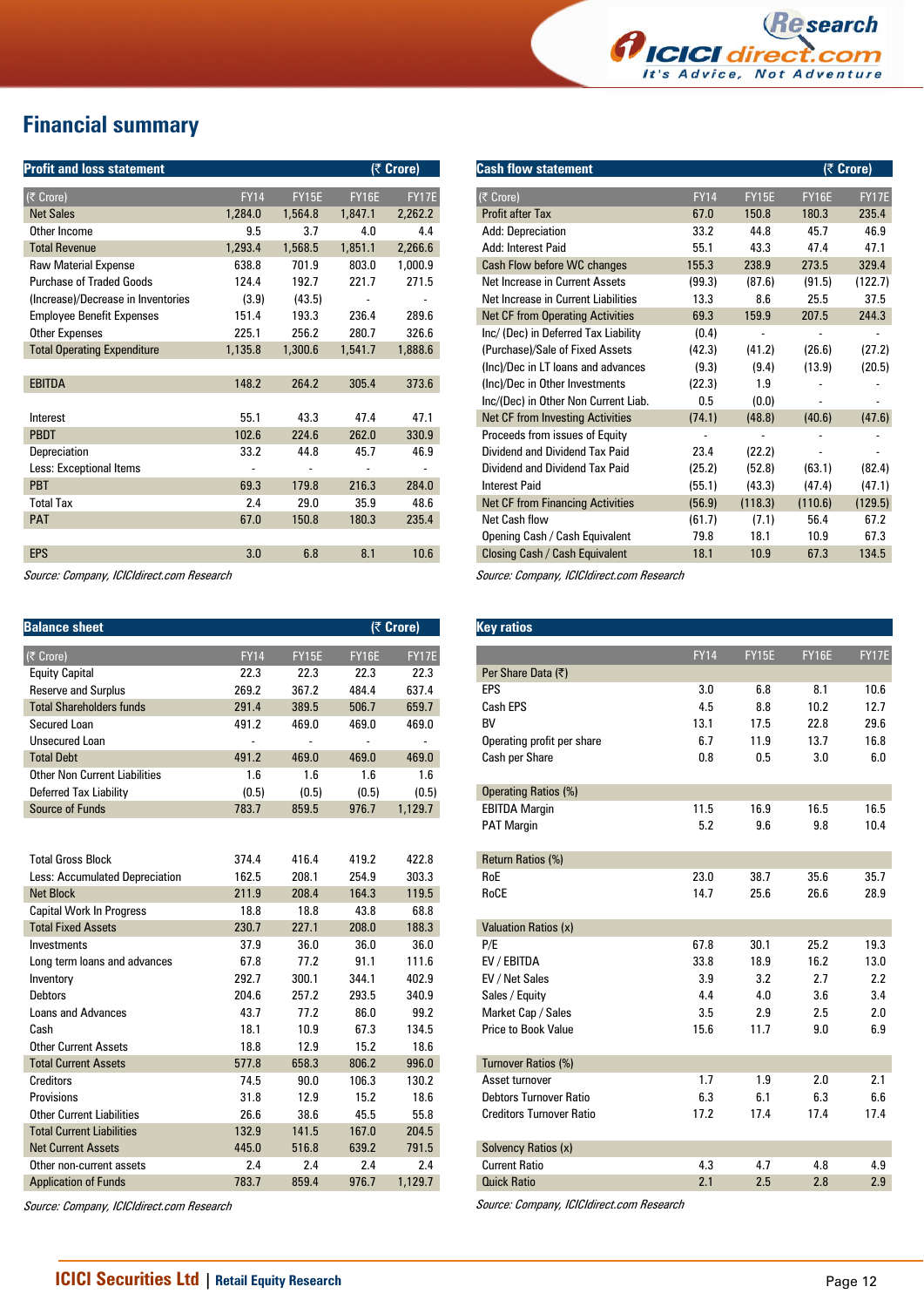

## ICICIdirect.com coverage universe (Building Materials)

|                                  | <b>CMP</b> |     |              | M Cap      |      | FPS $(\bar{z})$ |      |      | P/E(x) |                                                                                                        |           | EV/EBITDA (x) |      |      | P/B(x) |     |      | RoE (%) |      |
|----------------------------------|------------|-----|--------------|------------|------|-----------------|------|------|--------|--------------------------------------------------------------------------------------------------------|-----------|---------------|------|------|--------|-----|------|---------|------|
| Sector / Company                 | (₹) -      |     | TP(₹) Rating |            |      |                 |      |      |        | (₹ Cr) FY15E FY16E FY17E FY15E FY16E FY17E FY15E FY15E FY16E FY17E FY16E FY17E FY15E FY16E FY16E FY17E |           |               |      |      |        |     |      |         |      |
| Kajaria Ceramics (KAJCER)        | 770        | 775 | <b>Buv</b>   | 5.201 22.0 |      | 27.3            | 33.6 | 29.0 | 23.3   | 18.9 14.7                                                                                              |           | 11.3          | 9.3  | 7.1  | 5.8    | 4.7 | 24.5 | 24.8    | 24.9 |
| Somany Ceramics (SPLIND)         | 419        | 426 | Buv          | .406       | 11.8 | 16.3            | 22.4 | 30.8 | 22.2   | 16.1                                                                                                   | 15.5      | 11.8          | 9.0  | 5.4  | 4.6    | 3.7 | 17.6 | 20.5    | 23.1 |
| <b>Century Plyboard (CENPLY)</b> | 204        | 254 | <b>Buv</b>   | 5,649      | 6.8  | 8.1             | 10.6 | 30.1 | 25.2   |                                                                                                        | 19.3 18.9 | 16.2          | 13.0 | 11.7 | 9.0    | 6.9 | 38.7 | 35.6    | 35.7 |
| $\sim$<br>$\sim$                 |            |     |              |            |      |                 |      |      |        |                                                                                                        |           |               |      |      |        |     |      |         |      |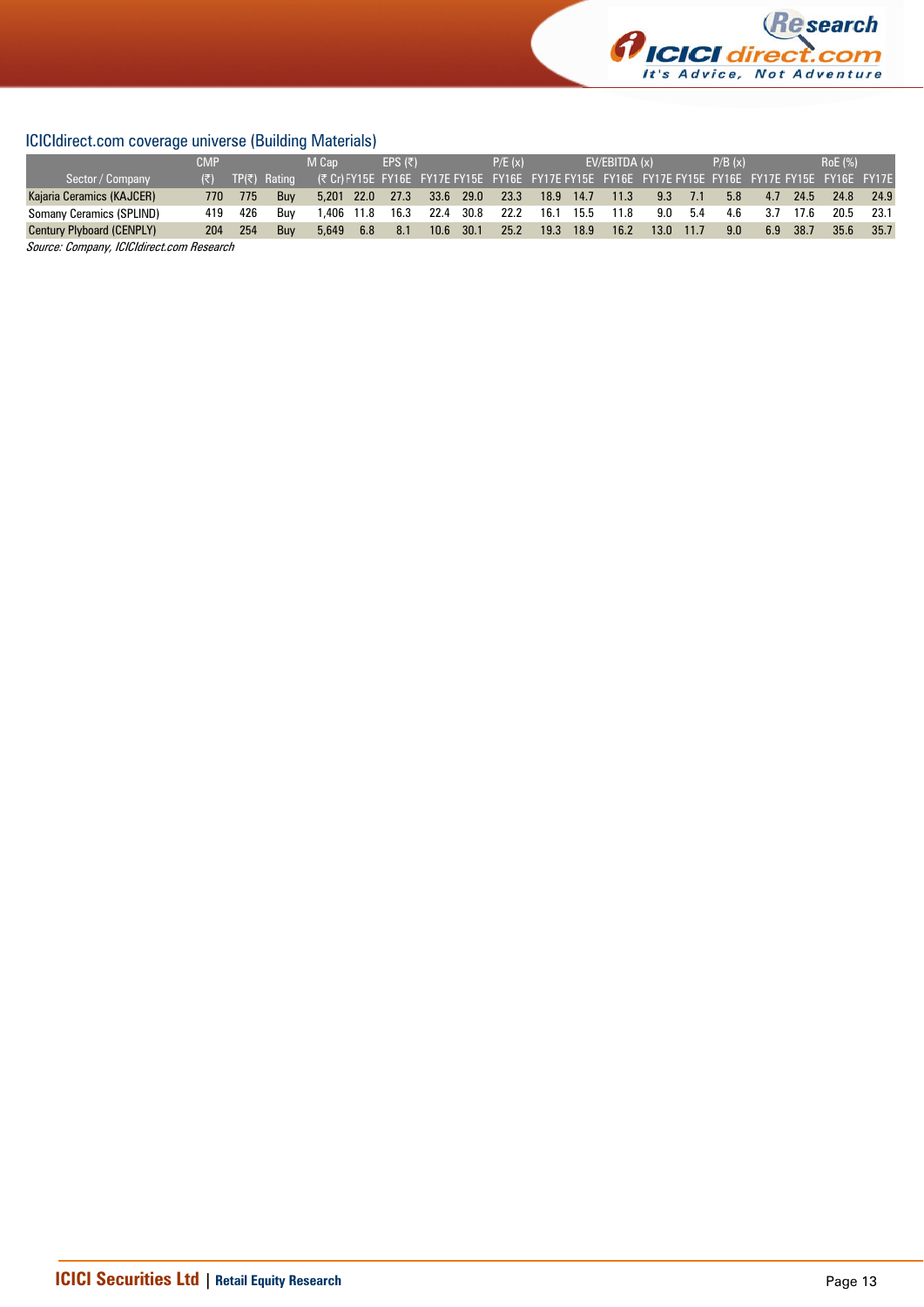

## RATING RATIONALE

ICICIdirect.com endeavours to provide objective opinions and recommendations. ICICIdirect.com assigns ratings to its stocks according to their notional target price vs. current market price and then categorises them as Strong Buy, Buy, Hold and Sell. The performance horizon is two years unless specified and the notional target price is defined as the analysts' valuation for a stock.

Strong Buy: >15%/20% for large caps/midcaps, respectively, with high conviction; Buy: >10%/15% for large caps/midcaps, respectively; Hold: Up to  $+/10%$ ; Sell: -10% or more;



Pankaj Pandey **Head – Research head pankaj.pandey@icicisecurities.com** 

ICICIdirect.com Research Desk, ICICI Securities Limited, 1<sup>st</sup> Floor, Akruti Trade Centre, Road No. 7, MIDC, Andheri (East) Mumbai – 400 093

research@icicidirect.com